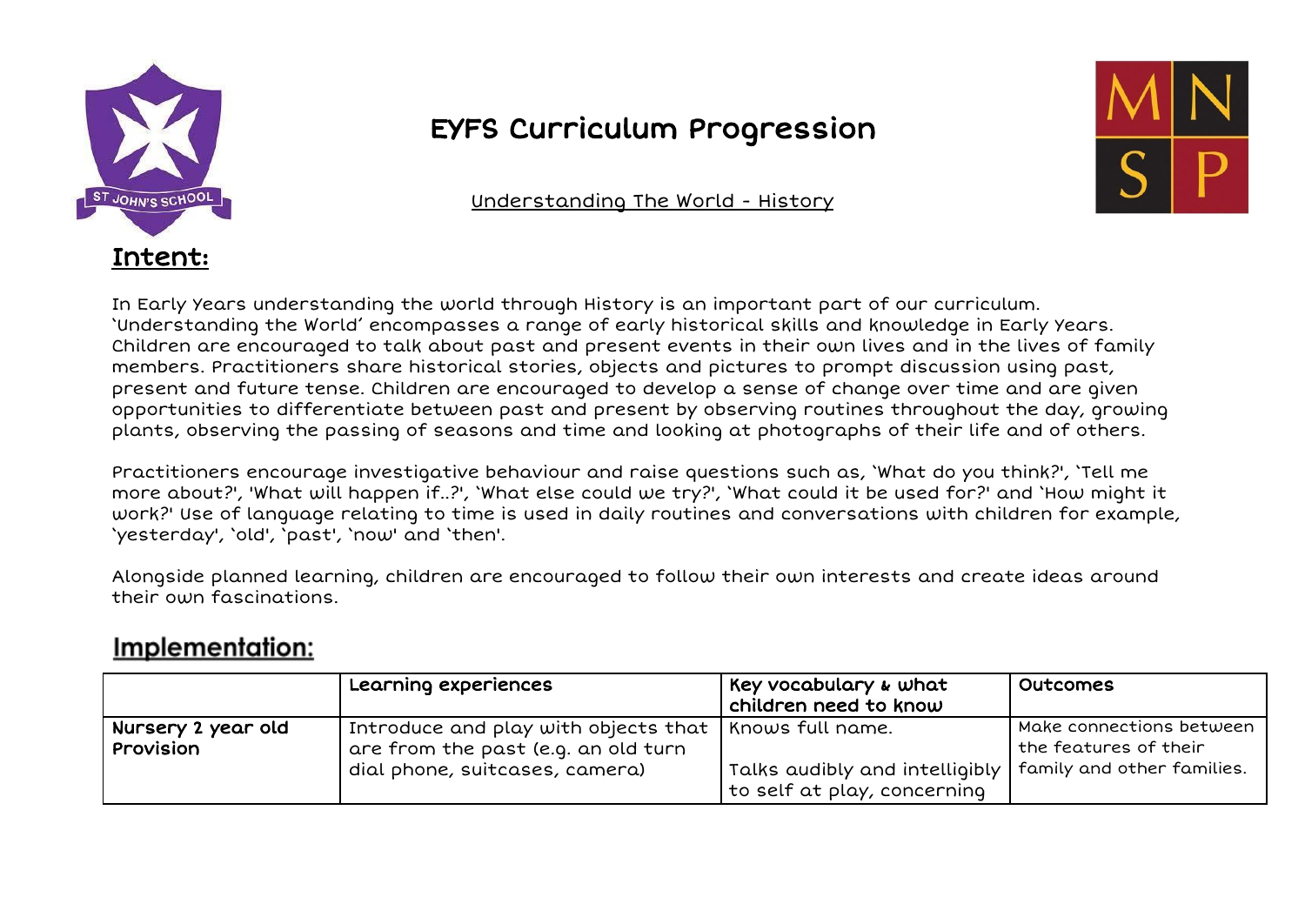|           | Talk about today and reflect upon<br>events of the day. Who did you see<br>today? Who will you see tomorrow?<br>Talk about new things or changes.                                                                                                                                                                                                                                                                                                    | events happening here and<br>now.<br>Continues to imitate<br>phrases (echolalia).<br>Can select pictures of<br>actions in present tense,<br>e.g. 'which one is eating?'<br>Questions beginning 'what?'<br>or 'who?'.<br>Pronouns 'I', 'me' and 'you'. | Notice differences<br>between people.                                   |
|-----------|------------------------------------------------------------------------------------------------------------------------------------------------------------------------------------------------------------------------------------------------------------------------------------------------------------------------------------------------------------------------------------------------------------------------------------------------------|-------------------------------------------------------------------------------------------------------------------------------------------------------------------------------------------------------------------------------------------------------|-------------------------------------------------------------------------|
| Preschool | Talk about days of the week,<br>weekend and use language to<br>support the past, present and<br>future.<br>Introduce and play objects from the<br>past and talk about what they would<br>have been used for.<br>Re-tell what their parents have told<br>them about their own life story.<br>Talk about what their parents have<br>told them about their family's<br>history.<br>Talk about how my family travels to<br>different places in the past. | Today<br>Yesterday<br>Went<br>Going<br>Before<br>After<br>Then                                                                                                                                                                                        | Begin to make sense of<br>their own life-story and<br>family's history. |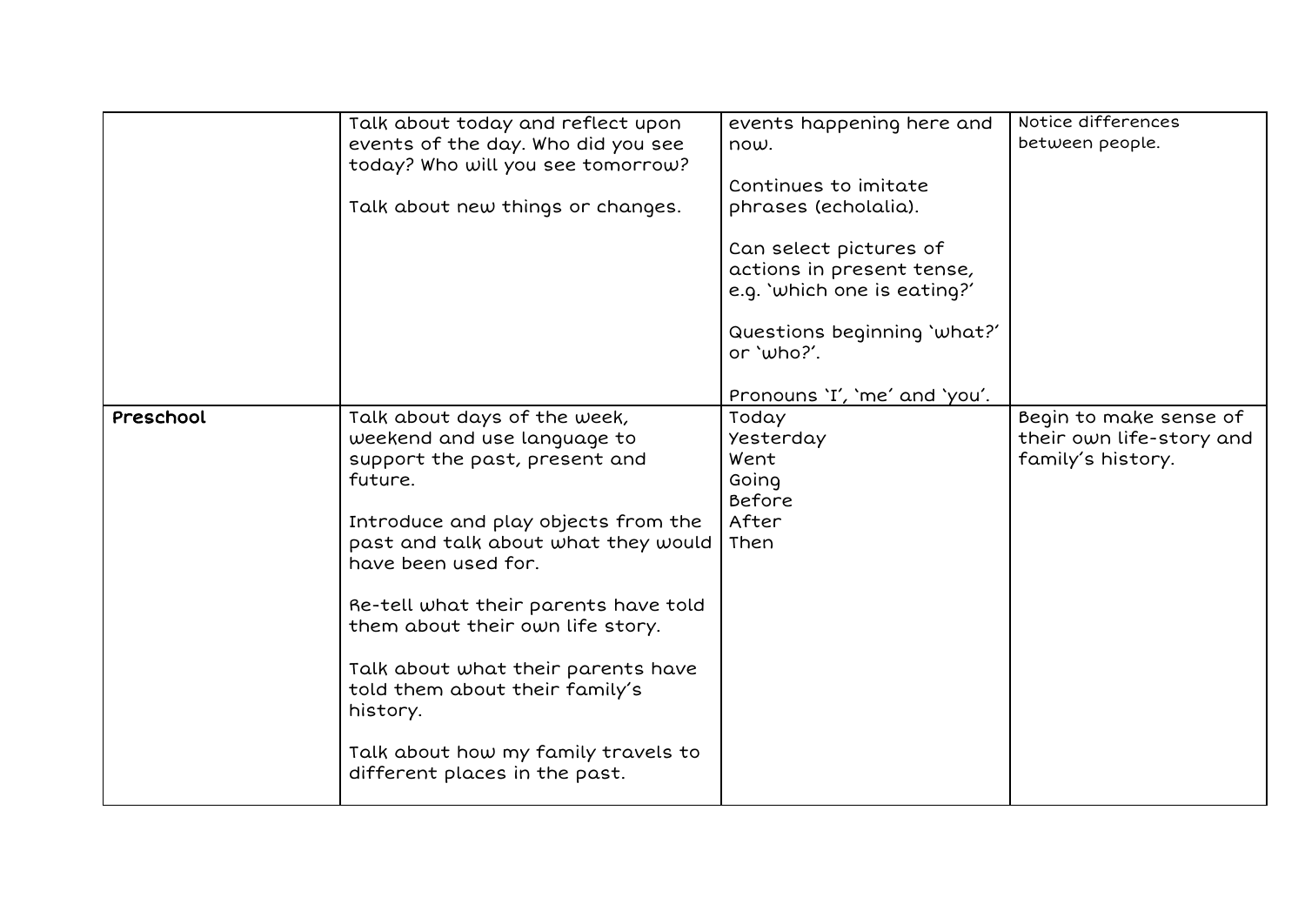|           | Introduce different occupations<br>including the fire service, the police<br>service and the health service.                                                                                                                                                                                               |                                                                                                                |                                                                                                                                                                                                                                                         |
|-----------|------------------------------------------------------------------------------------------------------------------------------------------------------------------------------------------------------------------------------------------------------------------------------------------------------------|----------------------------------------------------------------------------------------------------------------|---------------------------------------------------------------------------------------------------------------------------------------------------------------------------------------------------------------------------------------------------------|
| Reception | Experience various sources (e.g.<br>artefacts, photographs, paintings,<br>stories, video clips and information<br>texts) that are set in or about the<br>past.                                                                                                                                             | Talk about<br>events/artefacts using<br>everyday words such as<br>'before I was born' and<br>`now'             | <b>ELG:</b> Talk about the lives<br>of the people around<br>them and their roles in<br>society.                                                                                                                                                         |
|           | Talk about how things are different<br>or the same to the present.<br>Compare current and historical<br>examples for a greater depth of<br>understanding.<br>Show some understanding of why<br>the past was different. E.g. a simple<br>understanding about not having<br>electricity/batteries so candles | Before, long age, old, new,<br>next, when, changes, past,<br>present, future, older,<br>oldest, newer, newest. | Know some similarities<br>and differences<br>between things in the<br>past and now, drawing<br>on their experiences and<br>what has been read in<br>class.<br>Understand the past<br>through settings,<br>characters and events<br>encountered in books |
|           | needed to be used for lighting<br>Talk about how the lives of families<br>were similar and different in the<br>past.<br>Talk about how transport was<br>different in the past.<br>Talk about some features of the fire<br>service, police service and health                                               |                                                                                                                | read in class and<br>storytelling.                                                                                                                                                                                                                      |